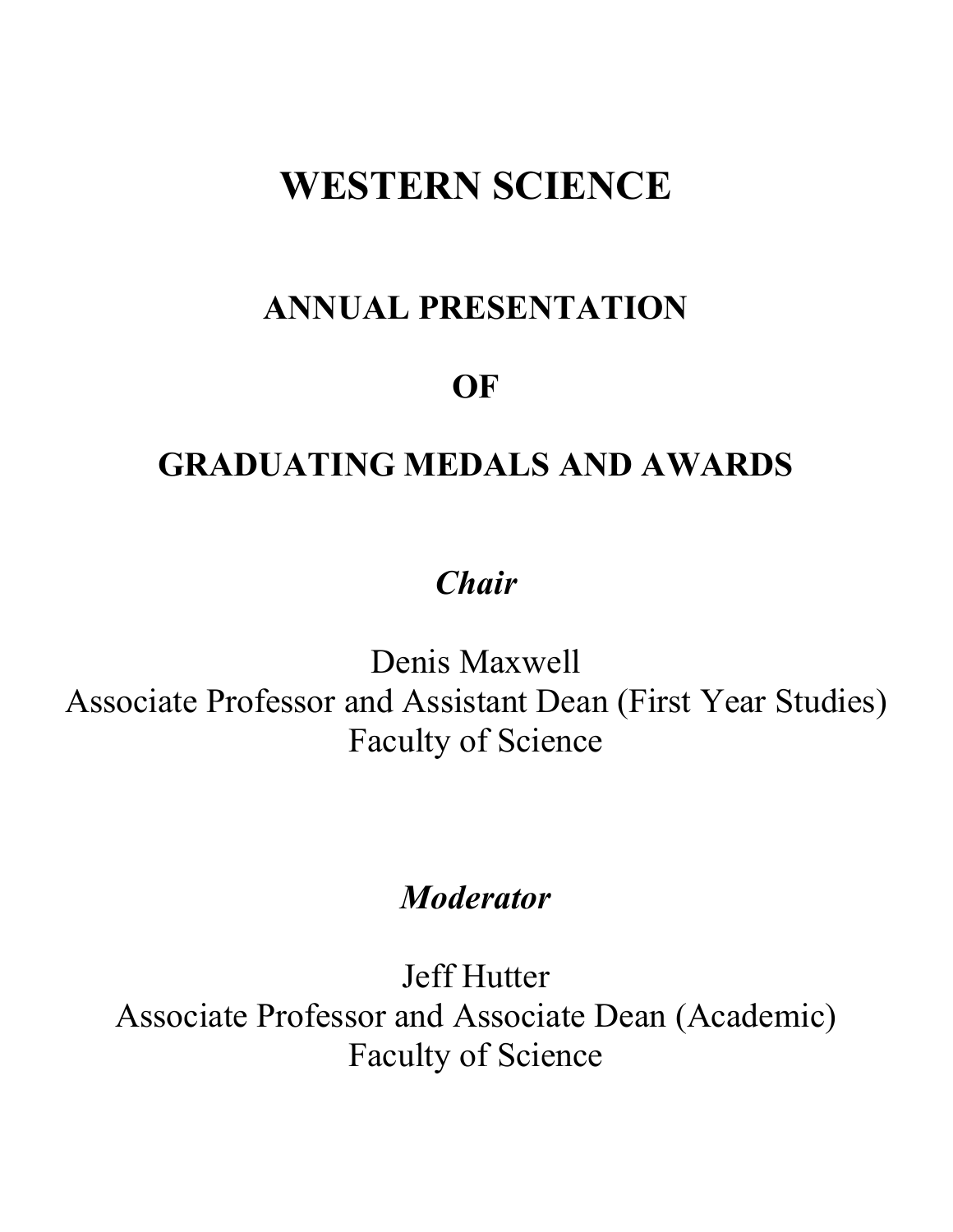# **THE J.B. BANCROFT SCIENCE PRIZE AND MEDAL**

*Awarded to a science student graduating with the highest standing in an Honours Specialization and a minimum 80% average in second, third and fourth years. Endowed by colleagues and friends of former Dean Dr. J. B. Bancroft, BA, PhD, FRSC.*

# **KAITLYN CHARNETSKI**

Graduating on the Dean's Honour List *with Distinction*

PRESENTED BY Jeff Hutter, Associate Professor, Department of Physics & Astronomy Associate Dean (Academic), Faculty of Science

\*\*\*\*\*

## **WESTERN GOLD MEDAL HONOURS SPECIALIZATION IN INTEGRATED SCIENCE (Biology)**

*Awarded by the University Board of Governors for the highest standing in the Honours Specialization, with a minimum average of eighty percent*.

#### WINNER

## **KAITLYN CHARNETSKI**

Graduating on the Dean's Honour List *with Distinction*

PRESENTED BY Director, Integrated Science Program, Felix Lee Department of Chemistry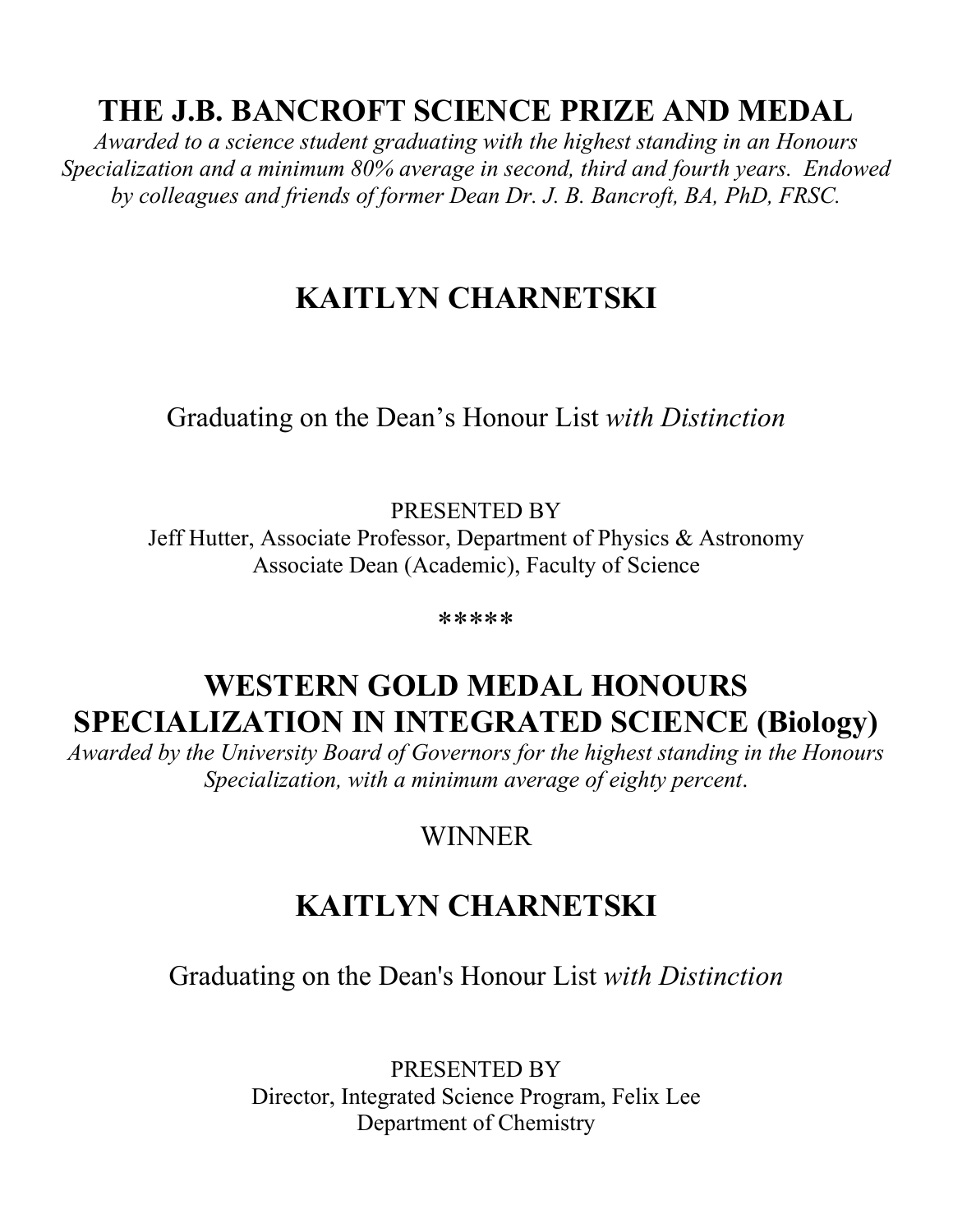## **WESTERN GOLD MEDAL FOUR-YEAR DEGREE (SPECIALIZATION)**

*One gold medal is awarded annually for the highest average in a Specialization over all disciplines offered by the Faculty of Science in a Four-Year degree*.

### **DANIEL BLACK**

Graduating on the Dean's Honour List *with Distinction*

PRESENTED BY

Jeff Hutter, Associate Professor, Department of Physics & Astronomy Associate Dean (Academic), Faculty of Science

\*\*\*\*\*

## **WESTERN GOLD MEDAL FOUR-YEAR DEGREE (MAJOR)**

*One gold medal is awarded annually for the highest average in a Major over all disciplines offered by the Faculty of Science in a Four-Year degree*.

#### **ROSELYN THOM**

#### Graduating on the Dean's Honour List *with Distinction*

PRESENTED BY

Jeff Hutter, Associate Professor, Department of Physics & Astronomy Associate Dean (Academic), Faculty of Science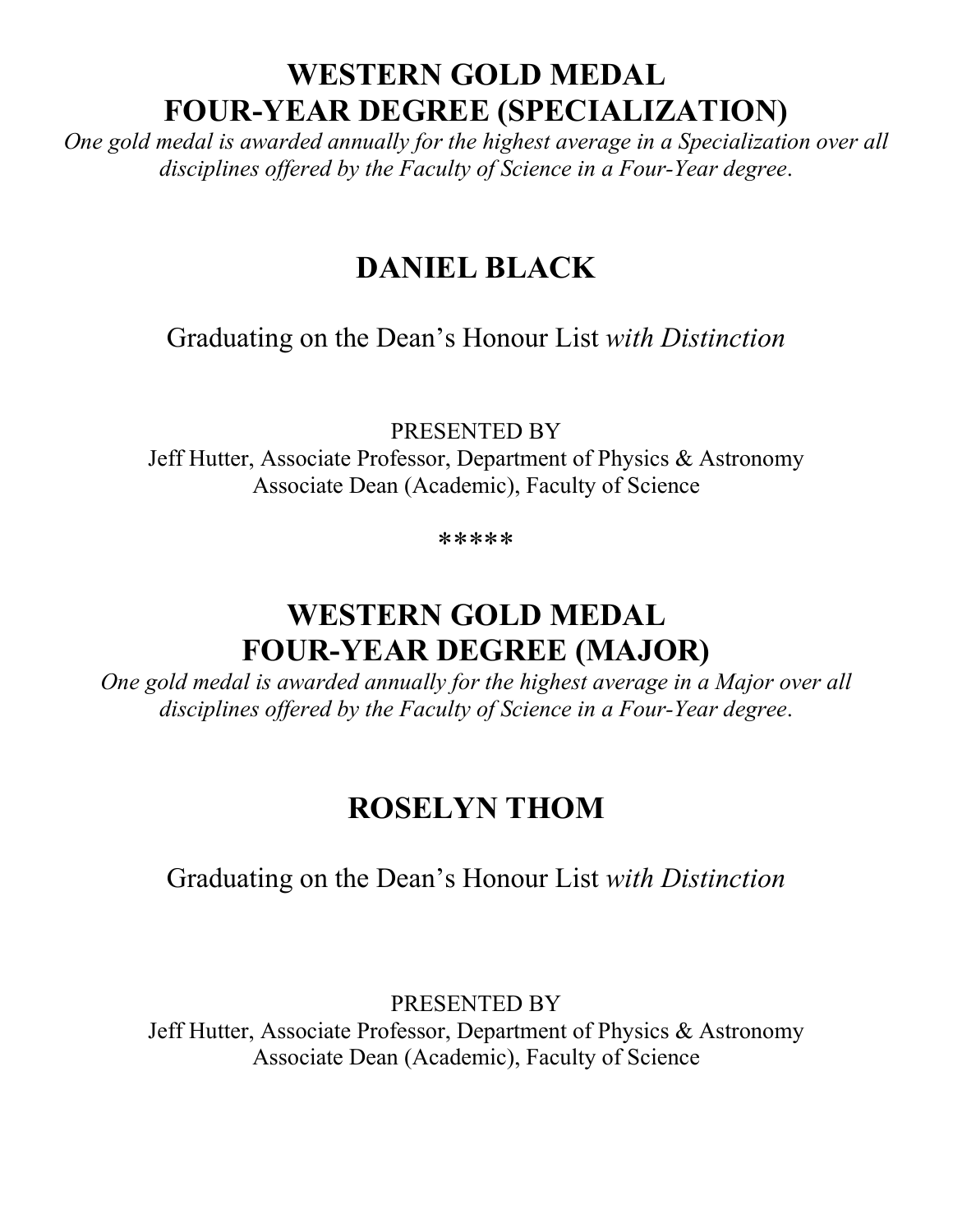## **WESTERN GOLD MEDAL THREE-YEAR DEGREE PROGRAM**

*One gold medal is awarded annually to recognize the top graduating student, in any three-year (15 course) degree program in the Faculty of Science.*

## **GANATHYASHAN CHELLIAHPILLAI**

Graduating on the Dean's Honour List *with Distinction*

PRESENTED BY Jeff Hutter, Associate Professor, Department of Physics & Astronomy Associate Dean (Academic), Faculty of Science

\*\*\*\*\*

# **WESTERN GOLD MEDAL HONOURS MAJOR IN APPLIED MATHEMATICS**

*Awarded by the University Board of Governors for the highest standing in the Major in an Honours Double Major degree, with a minimum average of eighty percent*.

#### **JAMES GRAHAM**

Graduating on the Dean's Honour List *with Distinction*

PRESENTED BY Prof. Pauline Barmby Department of Physics and Astronomy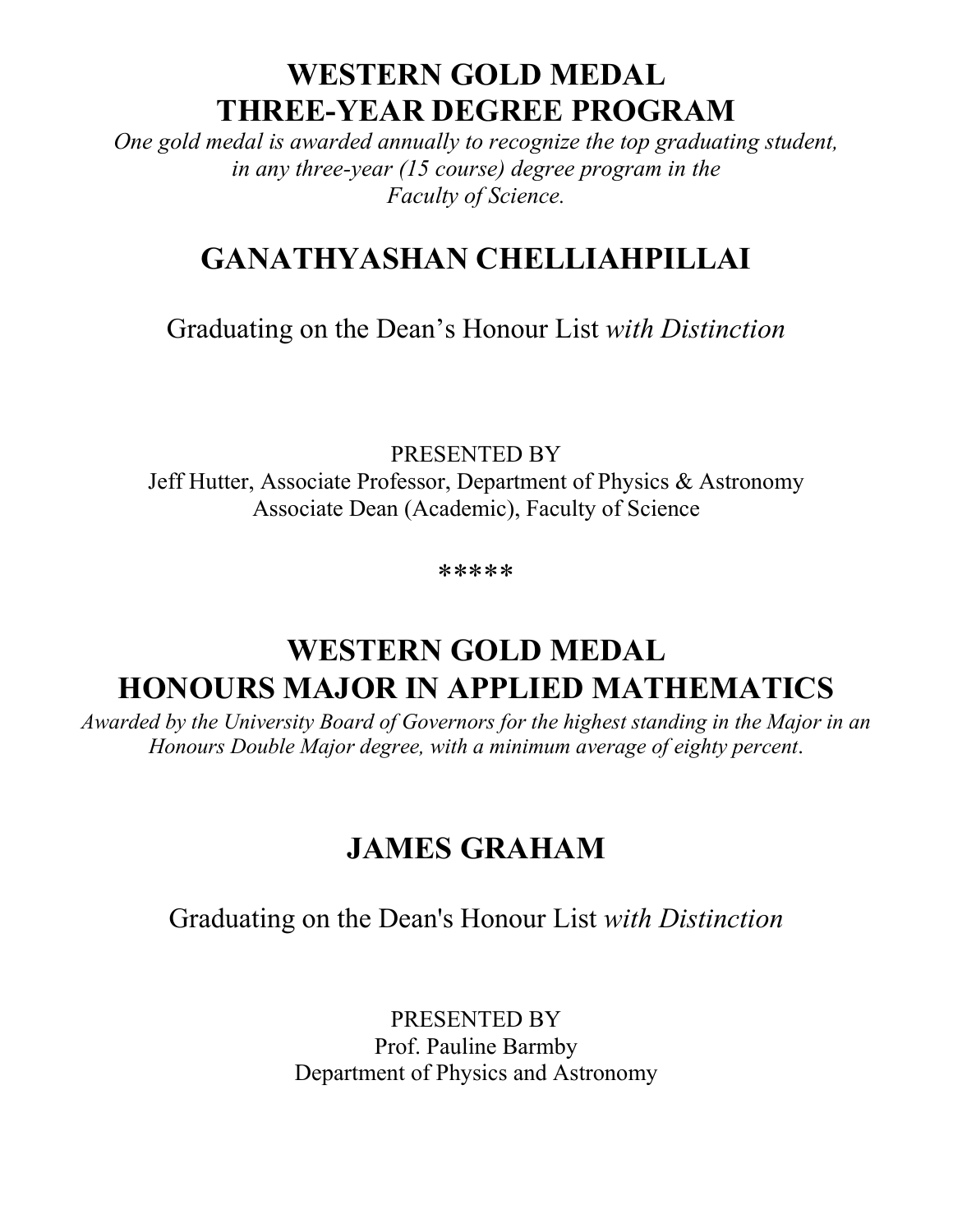#### **WESTERN GOLD MEDAL HONOURS MAJOR IN PHYSICS**

*Awarded by the University Board of Governors for the highest standing in the Major in an Honours Double Major degree, with a minimum average of eighty percent*.

## **JAMES GRAHAM**

Graduating on the Dean's Honour List *with Distinction*

PRESENTED BY Prof. Pauline Barmby Department of Physics and Astronomy

\*\*\*\*\*

## **THE DONALD R. HAY PRIZE**

*Awarded to a graduating student with the highest standing in the fourth year Honours Research Project in the Department of Physics and Astronomy, with a minimum mark of eighty percent*. *This prize was made possible by a gift from Mrs. Jean Hay*.

# **JAMES GRAHAM**

Graduating on the Dean's Honour List *with Distinction*

PRESENTED BY Prof. Pauline Barmby Department of Physics and Astronomy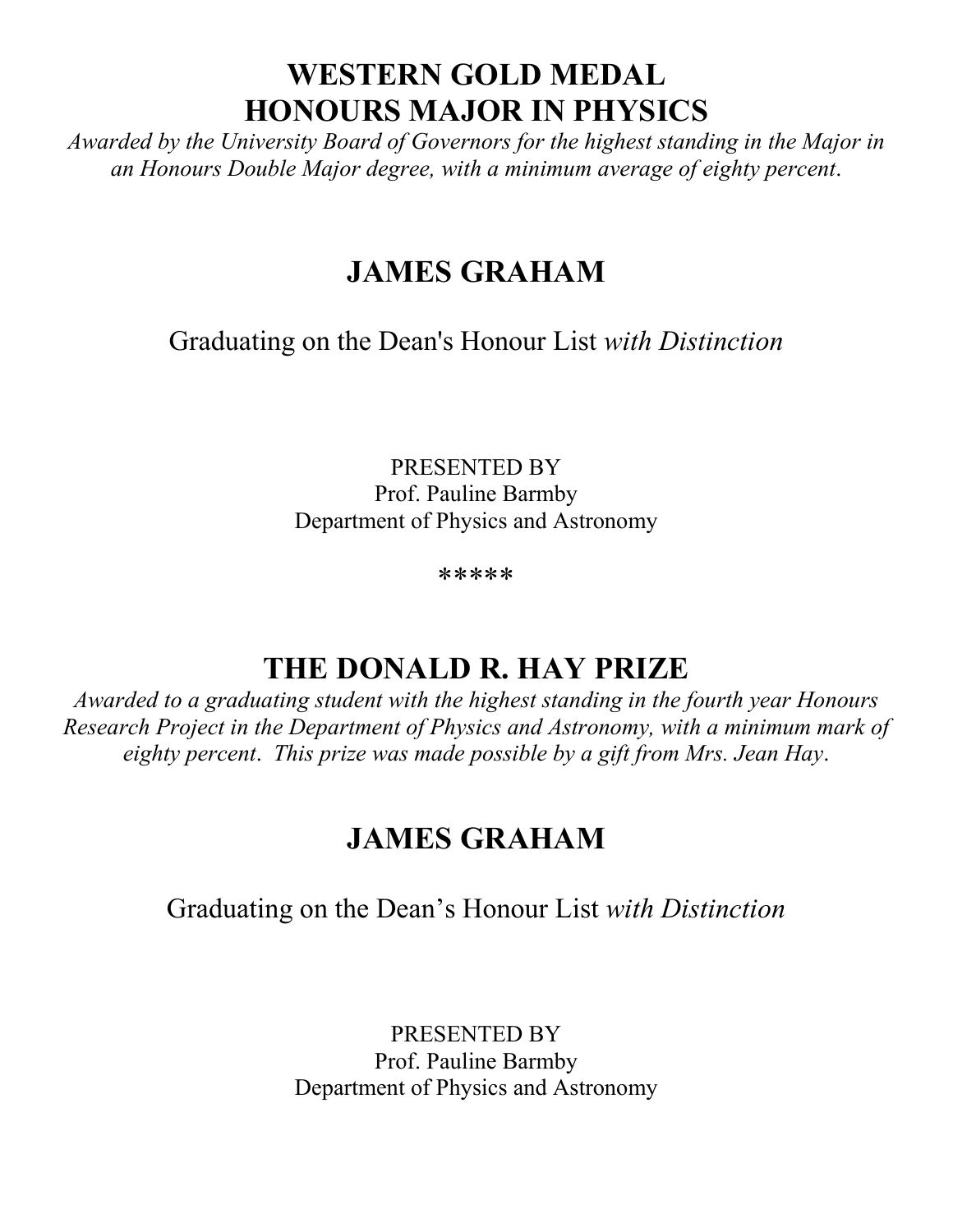#### **WESTERN GOLD MEDAL HONOURS SPECIALIZATION IN ANIMAL BEHAVIOUR**

*Awarded by the University Board of Governors for the highest standing in the Honours Specialization, with a minimum average of eighty percent*.

#### WINNER

# **HANNAH SHARPE**

Graduating on the Dean's Honour List *with Internship*

PRESENTED BY Prof. David Smith Department of Biology

\*\*\*\*\*

# **WESTERN GOLD MEDAL HONOURS SPECIALIZATION IN BIODIVERSITY AND CONSERVATION**

*Awarded by the University Board of Governors for the highest standing in the Major in an Honours Double Major degree, with a minimum average of eighty percent*.

## **ANDREW METCALFE**

Graduating on the Dean's Honour List *with Distinction*

PRESENTED BY Prof. Vera Tai Department of Biology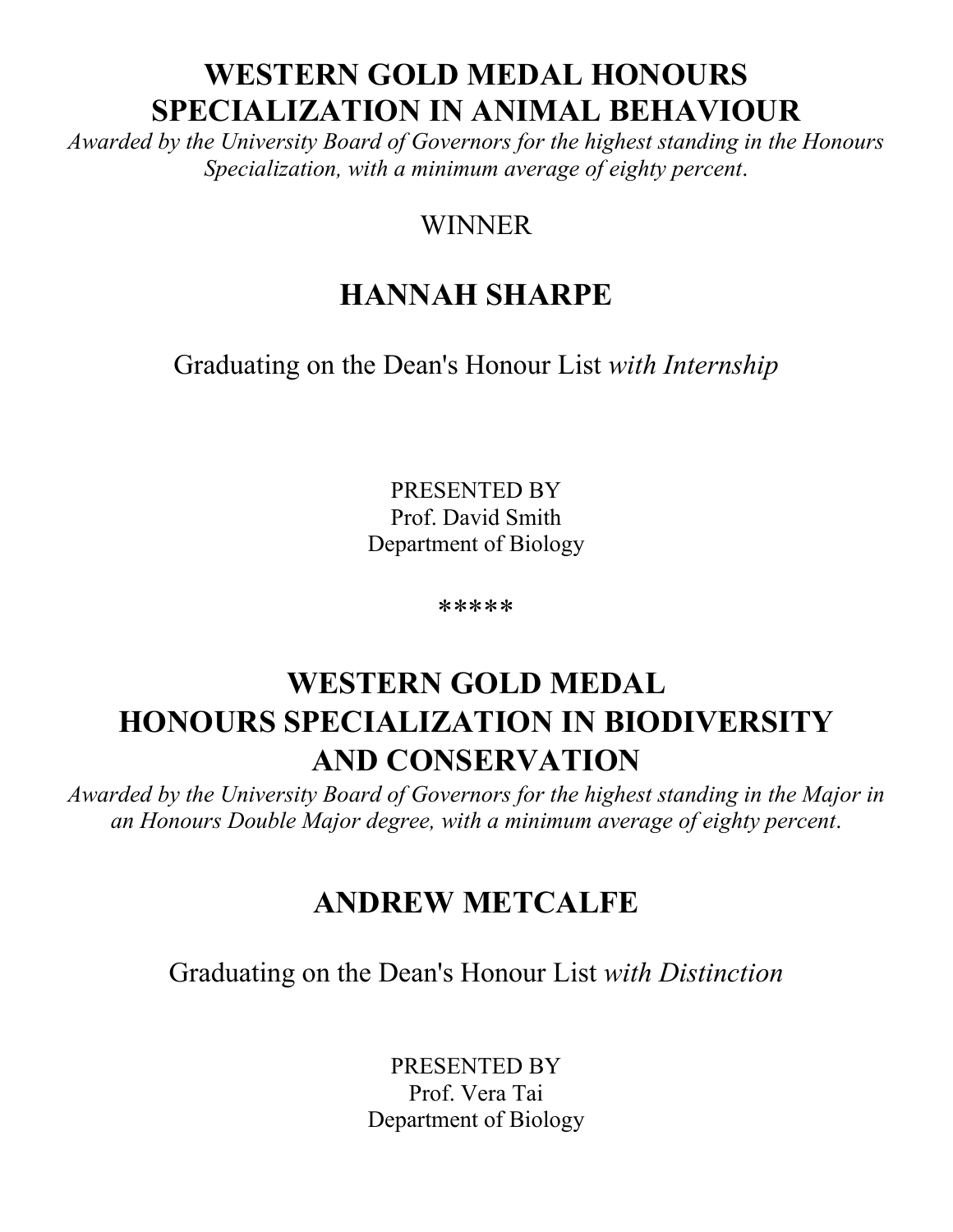## **THE TERENCE LAVERTY MEMORIAL GOLD MEDAL HONOURS SPECIALIZATION IN BIOLOGY**

*Awarded for top academic performance in fourth year Honours Biology, with a minimum average of eighty percent.*

#### **PETER BAKER**

Graduating on the Dean's Honour List *with Distinction*

PRESENTED BY Prof. Alex Timoshenko Department of Biology

\*\*\*\*\*

# **WESTERN GOLD MEDAL HONOURS MAJOR IN BIOLOGY**

*Awarded by the University Board of Governors for the highest standing in the Major in an Honours Double Major degree, with a minimum average of eighty percent*.

#### **SEBASTIAN DEAGLE-RICHARDSON-MITRO**

Graduating on the Dean's Honour List *with Distinction*

PRESENTED BY Prof. Alex Timoshenko Department of Biology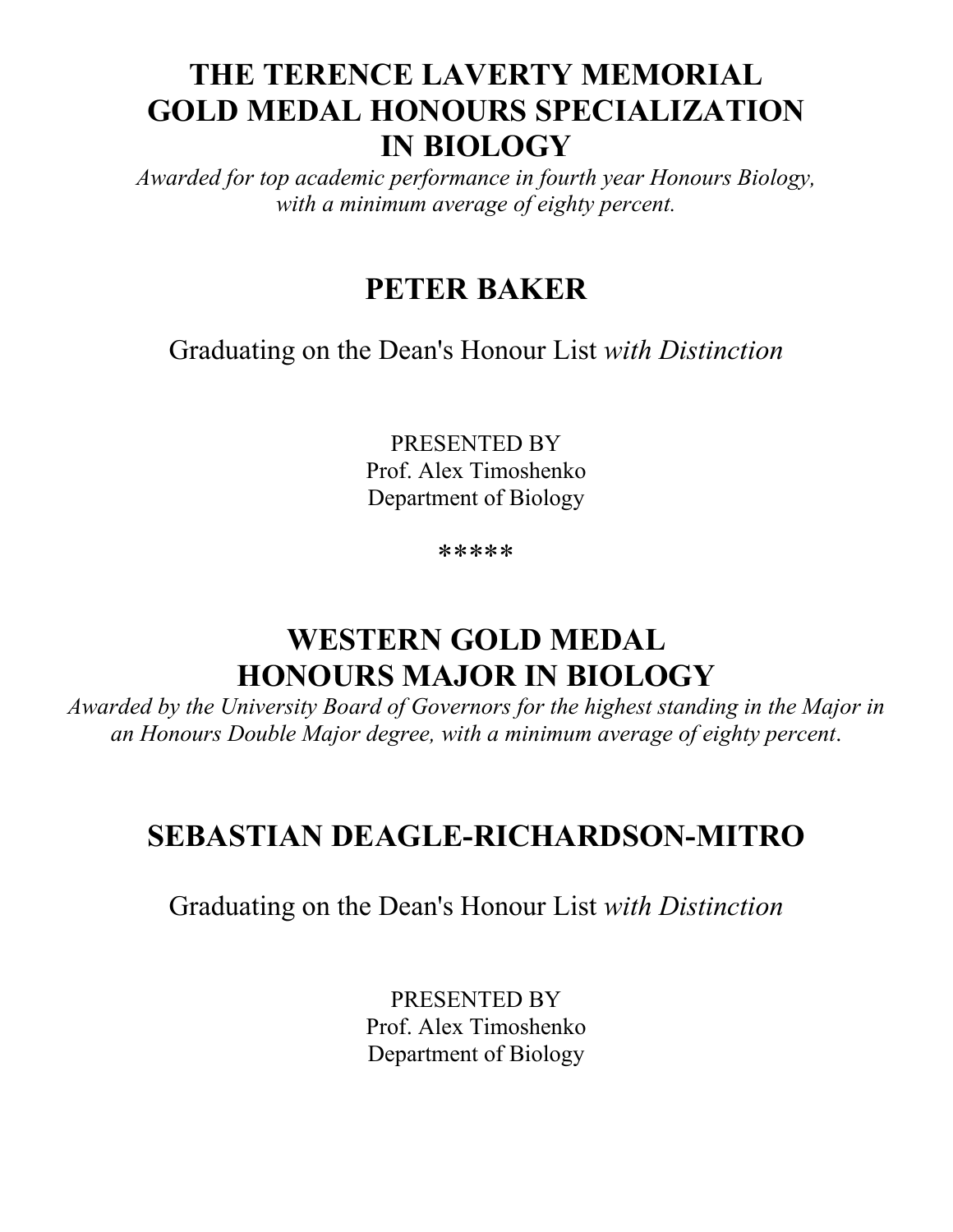## **WESTERN GOLD MEDAL HONOURS SPECIALIZATION IN GENETICS**

*Awarded by the University Board of Governors for the highest standing in the Honours Specialization, with a minimum average of eighty percent*.

### **RADA TAZHITDINOVA**

Graduating on the Dean's Honour List *with Distinction*

PRESENTED BY Prof. Alex Timoshenko Department of Biology

\*\*\*\*\*

#### **WESTERN GOLD MEDAL HONOURS SPECIALIZATION IN GENETICS & BIOCHEMISTRY**

*Awarded by the University Board of Governors for the highest standing in the Honours Specialization, with a minimum average of eighty percent*.

#### **YUTONG WU**

Graduating on the Dean's Honour List *with Internship*

PRESENTED BY Prof. Vera Tai Department of Biology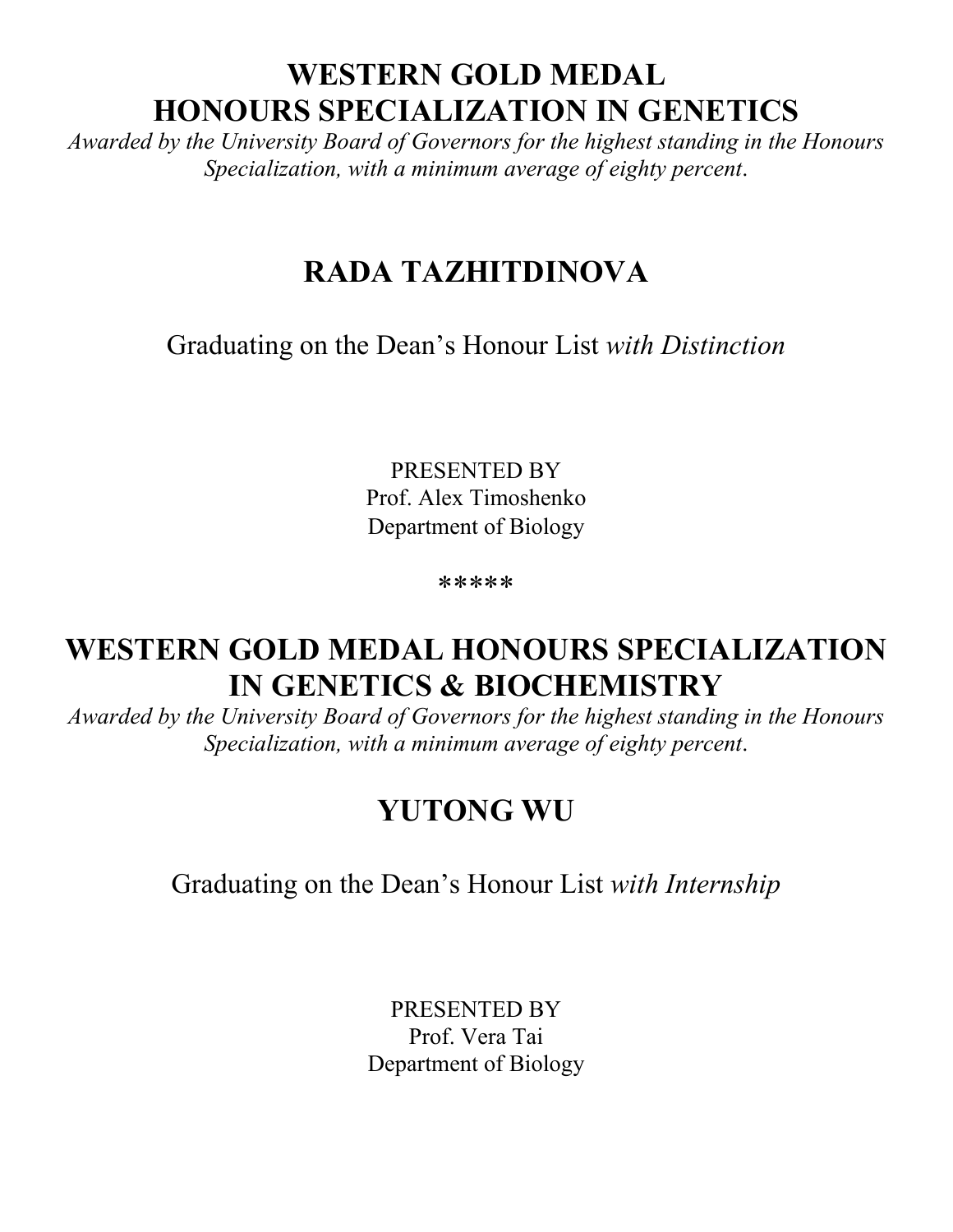## **THE FLORENCE BUCKE GRADUATE SCHOLARSHIP**

*Awarded annually to a fourth-year student in the Honours Specialization in Comparative Physiology, Ecology and Evolution, Genetics or Biology, whose course selection in the third and fourth years indicates a strong botanical interest. The recipient must be graduating with a high academic average (minimum 80%), be recognized as a candidate with outstanding potential for graduate studies, and be admitted to a recognized graduate institution of his or her choice.*

#### WINNER

## **ARTHUR LEUNG**

#### Graduating on the Dean's Honour List

PRESENTED BY Prof. Vera Tai Department of Biology

\*\*\*\*\*

#### **THE FLORENCE BUCKE UNDERGRADUATE SCHOLARSHIP**

*Awarded annually to a fourth-year student in the HSP Comparative Physiology, Ecology and Evolution, Genetics, or Biology, whose course selection in the third and fourth years indicates a strong botanical interest. The recipient must be graduating with a high academic average (minimum 80%) be recognized as a candidate with outstanding potential for graduate studies and be admitted to a recognized graduate institution of his or her choice.*

## **LYDIA BALOGH**

Graduating on the Dean's Honour List

PRESENTED BY Prof. Vera Tai Department of Biology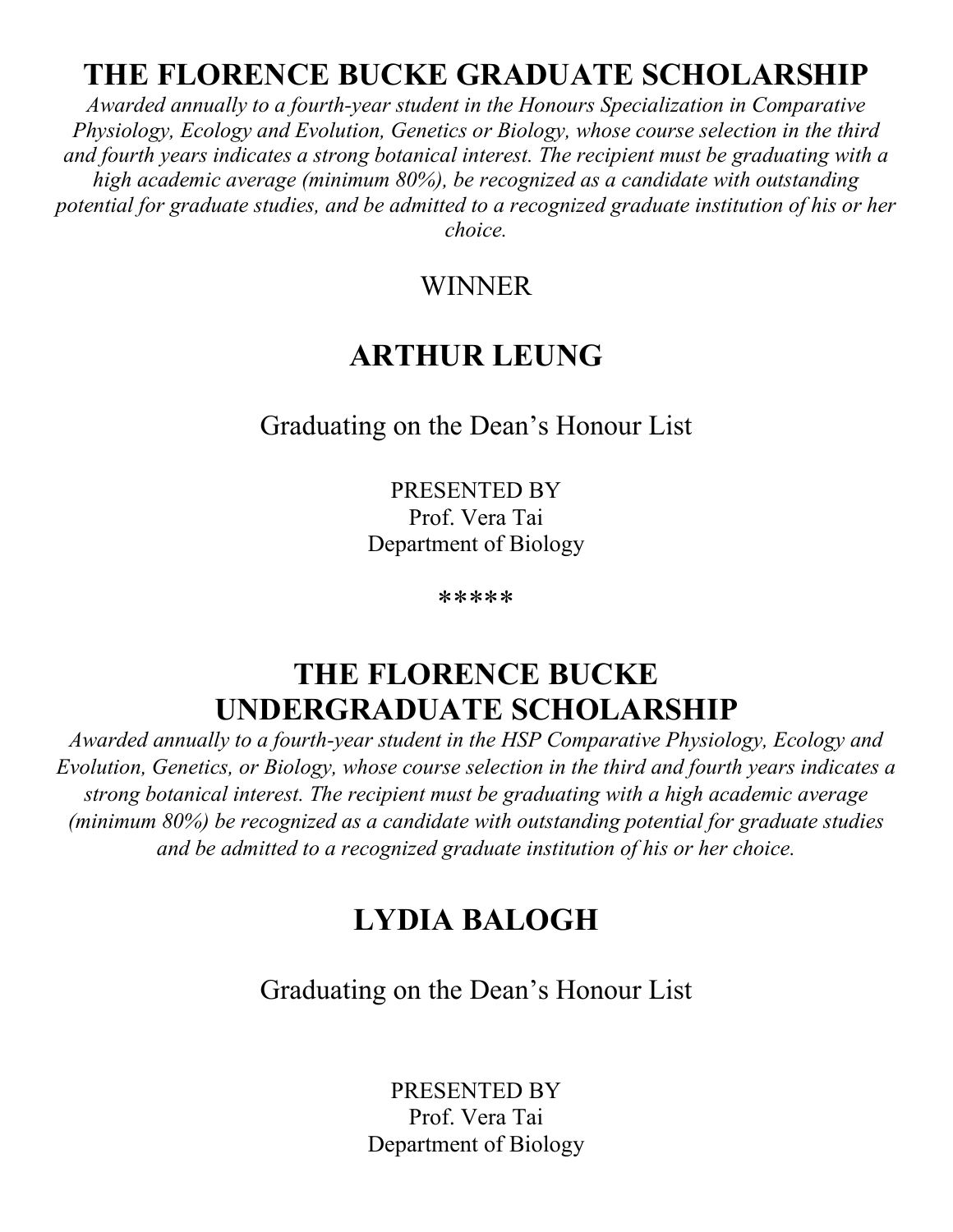## **THE HELEN I. BATTLE MEDAL AND SCHOLARSHIP IN ZOOLOGY**

*Awarded to the graduating student with the highest standing in the final year of the Honours Biology (formerly Zoology) Program with a minimum average of eighty percent. Endowed by the late Helen I. Battle, BA, MA, LLD, PhD, DSc, Faculty Member in the Department of Zoology, 1924-1972.*

## **TYLER LUE**

Graduating on the Dean's Honour List

PRESENTED BY Prof. David Smith Department of Biology

\*\*\*\*\*

# **THE ANDREW E. SCOTT MEDAL AND PRIZE**

*Awarded to a student completing an Honours Specialization in Chemistry who has maintained a full course load in each undergraduate year and has the highest average on all chemistry courses taken after first year.*

# **PAUL WINIARZ**

Graduating on the Dean's Honour List *with Distinction*

PRESENTED BY Prof. Yining Huang Department of Chemistry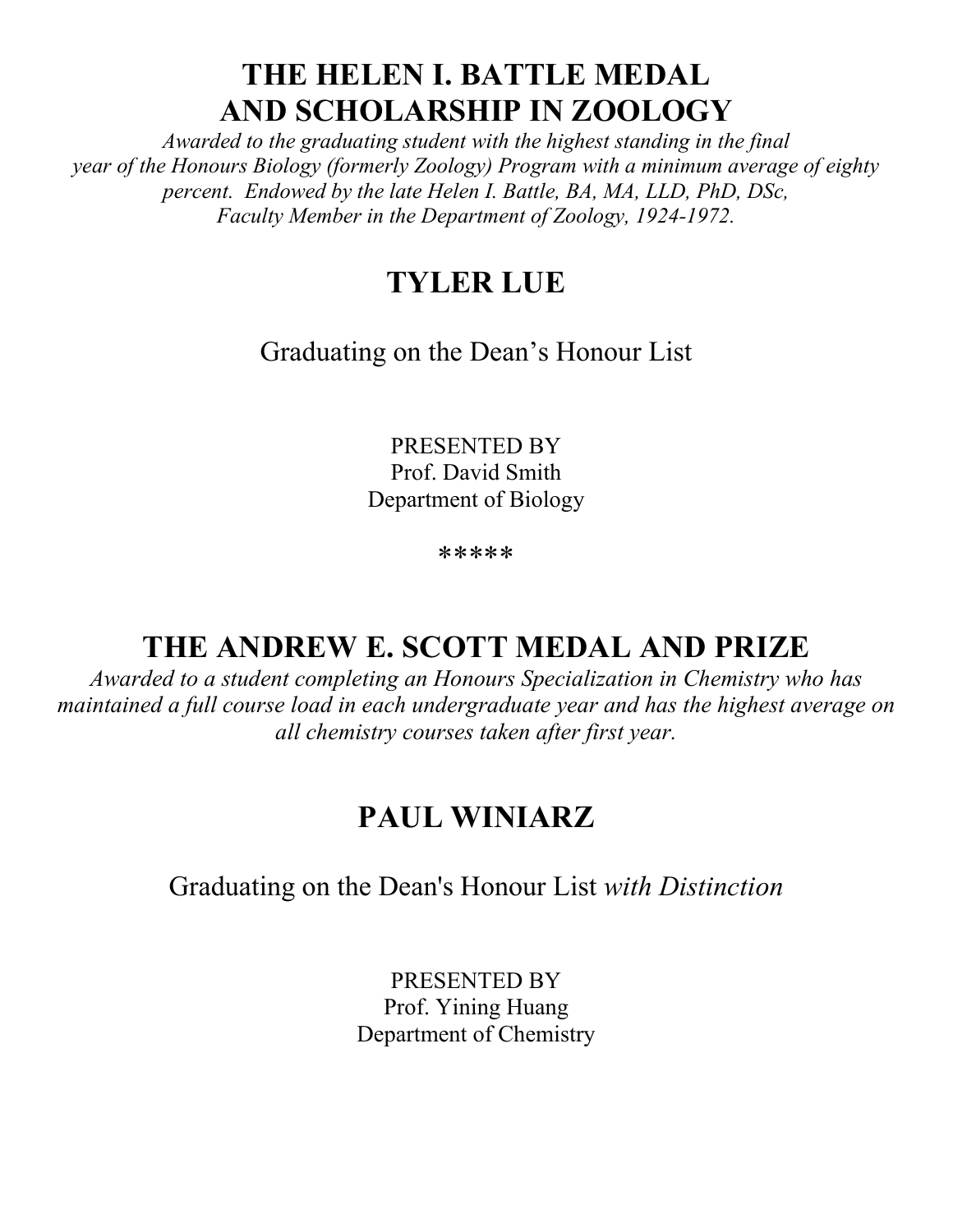### **ALUMNI GOLD MEDAL HONOURS CHEMISTRY**

*Endowed by The University of Western Ontario Alumni Association for the highest graduating average in an Honours Chemistry degree.*

### **ZIBO GAO**

Graduating on the Dean's Honour List *with Distinction*

PRESENTED BY Prof. Yining Huang Department of Chemistry

\*\*\*\*\*

#### **THE N. B. PATEL AWARD**

*Awarded annually to a graduating student in the Honours Chemistry Program who exhibits particular aptitude for research. Endowed in memory of the late Nathubhai Bhulabhai Patel, BSc, by his family.*

#### **TAYLOR COSBY**

Graduating on the Dean's Honour List *with Internship*

PRESENTED BY Prof. Kim Baines Department of Chemistry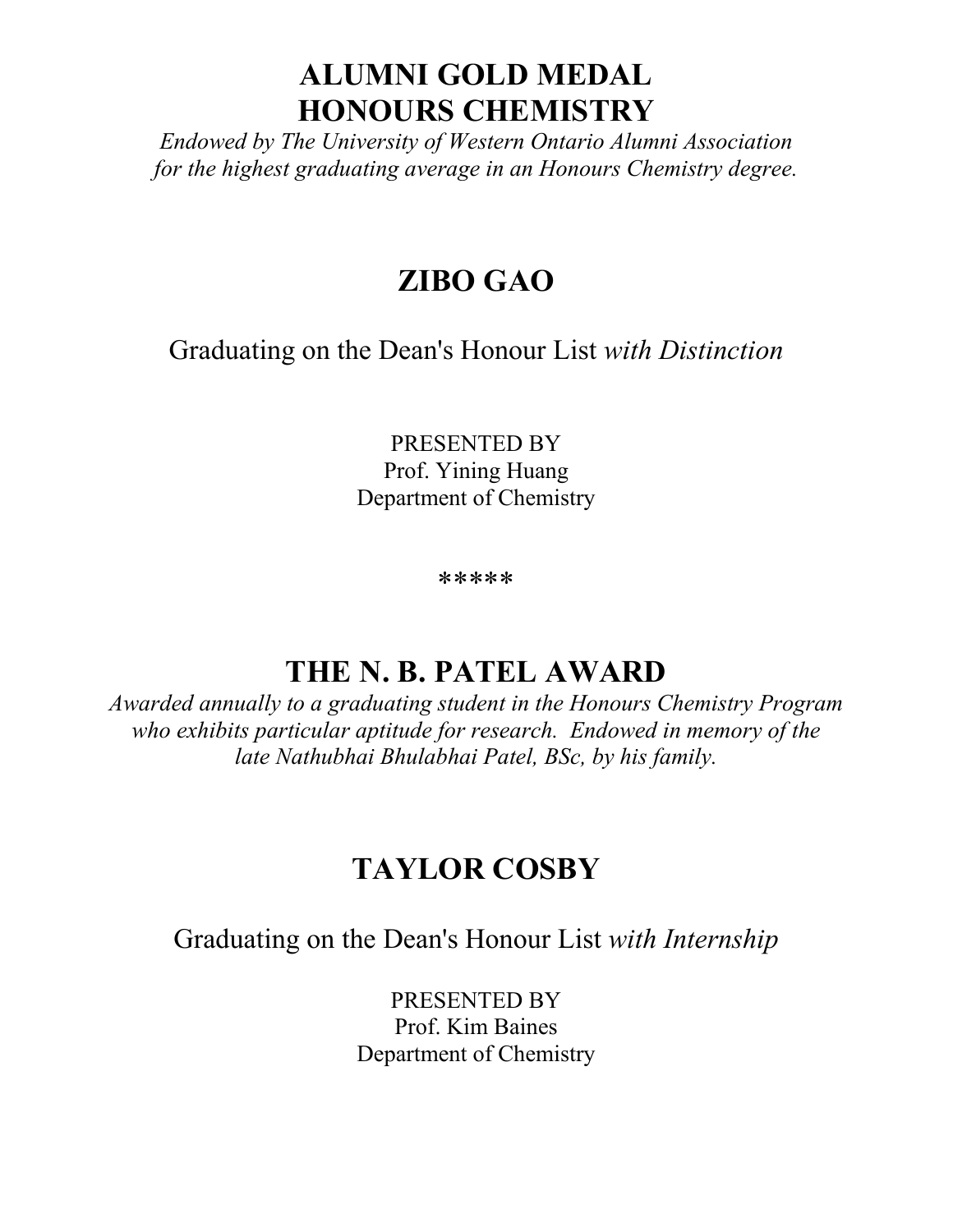## **WESTERN GOLD MEDAL HONOURS SPECIALIZATION IN INTEGRATED SCIENCE (Chemistry)**

*Awarded by the University Board of Governors for the highest standing in the Honours Specialization, with a minimum average of eighty percent*.

#### WINNER

## **ALEXANDRA LY**

Graduating on the Dean's Honour List *with Internship*

PRESENTED BY Director, Integrated Science Program, Felix Lee Department of Chemistry

\*\*\*\*\*

## **WESTERN GOLD MEDAL HONOURS MAJOR IN CHEMISTRY**

*Awarded by the University Board of Governors for the highest standing in the Major in an Honours Double Major degree, with a minimum average of eighty percent*.

#### **JESSE BUCHMAN**

Graduating on the Dean's Honour List *with Distinction*

PRESENTED BY Prof. Yining Huang Department of Chemistry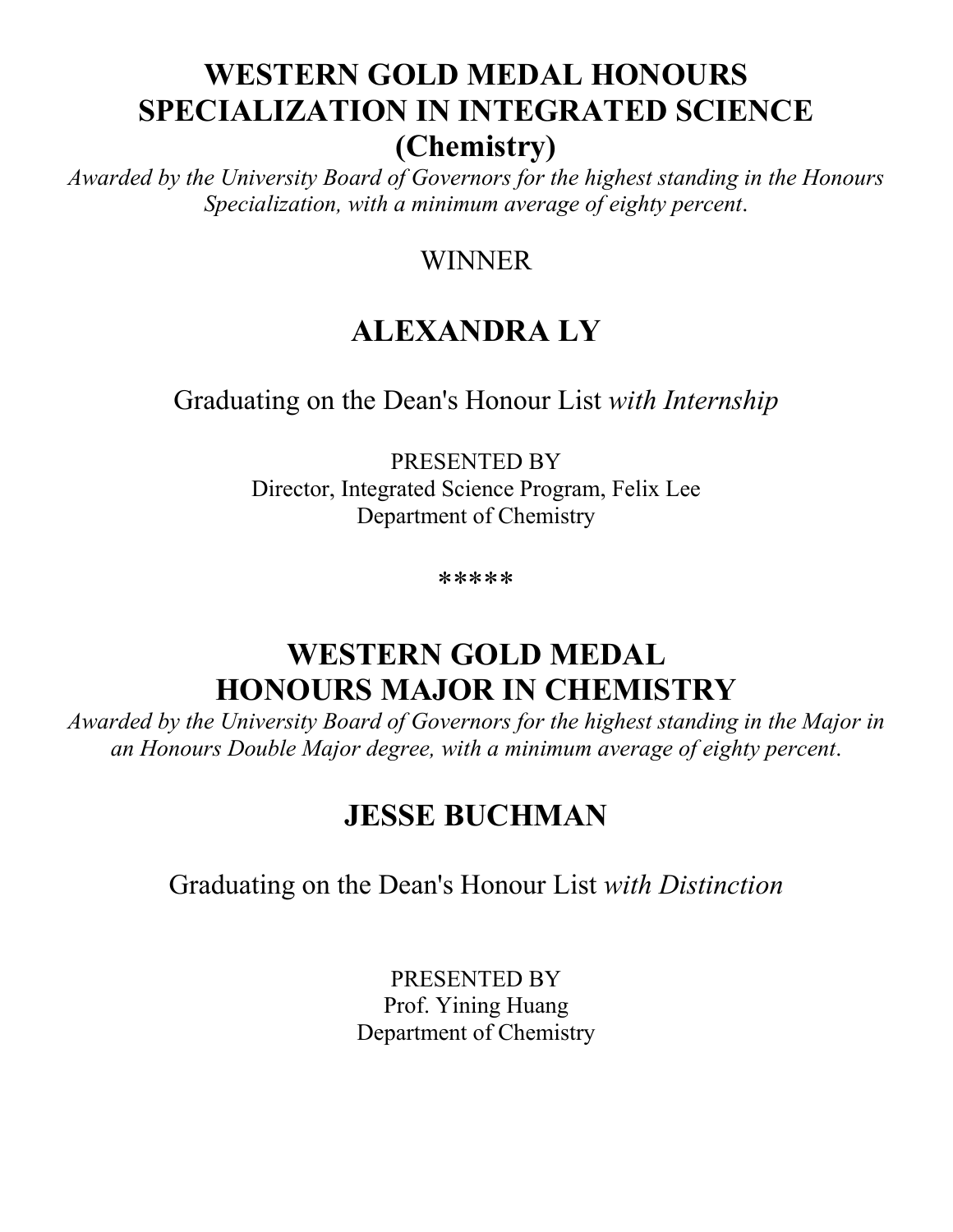# **WESTERN GOLD MEDAL HONOURS SPECIALIZATION IN COMPUTER SCIENCE**

*Awarded by the University Board of Governors for the highest standing in the Honours Specialization, with a minimum average of eighty percent*.

# **LIONEL FOXCROFT**

Graduating on the Dean's Honour List *with Distinction*

PRESENTED BY Lecturer, Laura Reid Department of Computer Science

\*\*\*\*\*

#### **WESTERN GOLD MEDAL HONOURS SPECIALIZATION INFORMATION SYSTEMS**

*Awarded by the University Board of Governors for the highest standing in the Honours Specialization, with a minimum average of eighty percent*.

# **FENGYI ZHU**

#### Graduating on the Dean's Honour List *with Distinction*

PRESENTED BY Lecturer, Laura Reid Department of Computer Science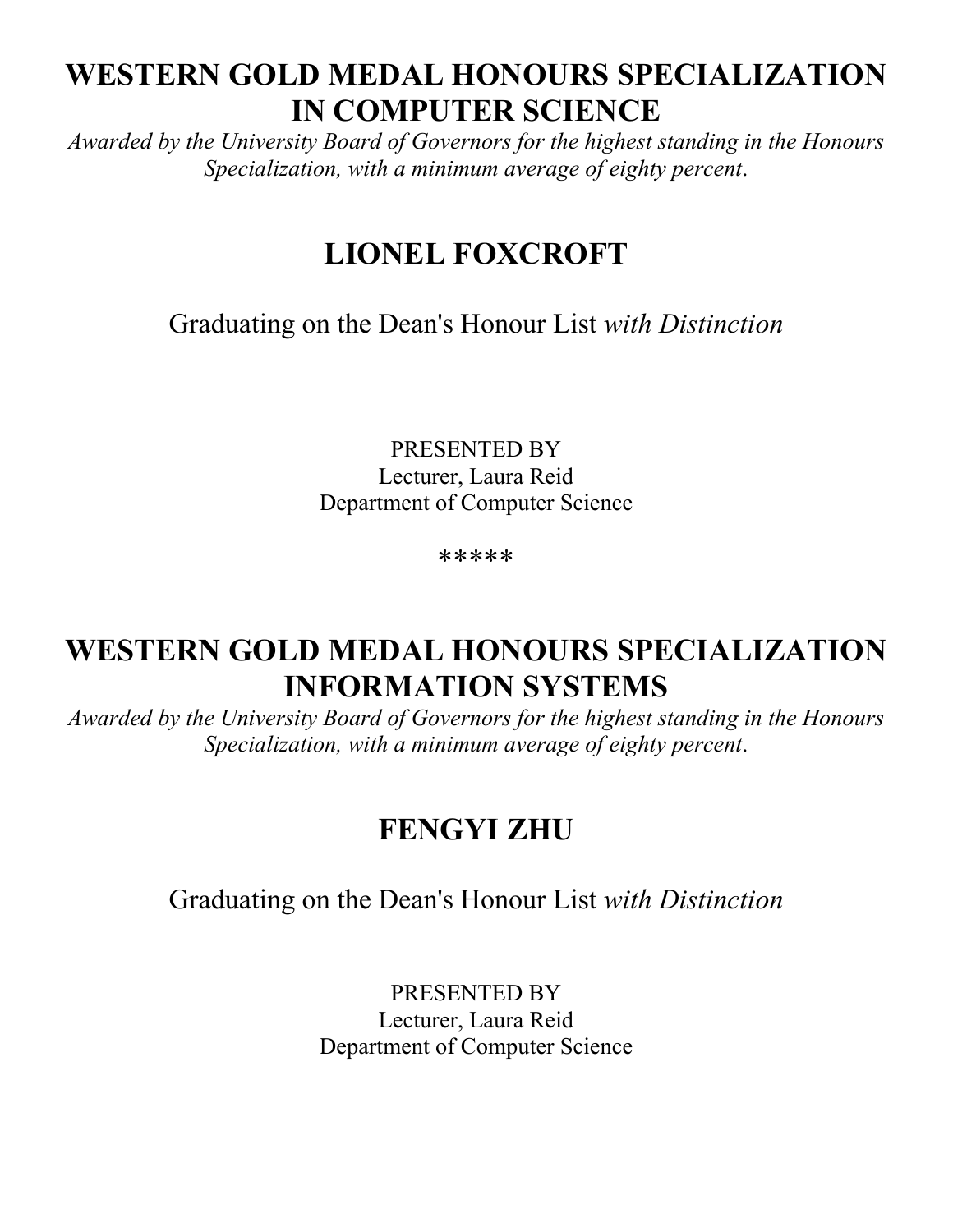#### **JULIAN DAVIES SILVER MEDAL**

*Awarded annually to a student graduating in a Computer Science program, who is judged to have made a significant contribution to inter-personal computer communications, with a particular reference to the communications handicapped.*

#### **NICHOLAS BZOWSKI**

Graduating on the Dean's Honour List

PRESENTED BY Prof. Nazim Madhavji Department of Computer Science

\*\*\*\*\*

#### **SZILARD AWARD IN THEORETICAL COMPUTER SCIENCE**

*Awarded to a full-time 4th Year Honours student in the Department of Computer Science whose honours thesis in theoretical computer science is deemed most meritorious in the opinion of the Chair, the Curriculum Chair, and the Thesis Administrator for Computer Science 4460 or 4490 in the Department of Computer Science.*

#### **MARISSA LIU**

Graduating on the Dean's Honour List *with Distinction*

PRESENTED BY Prof. Nazim Madhavji Department of Computer Science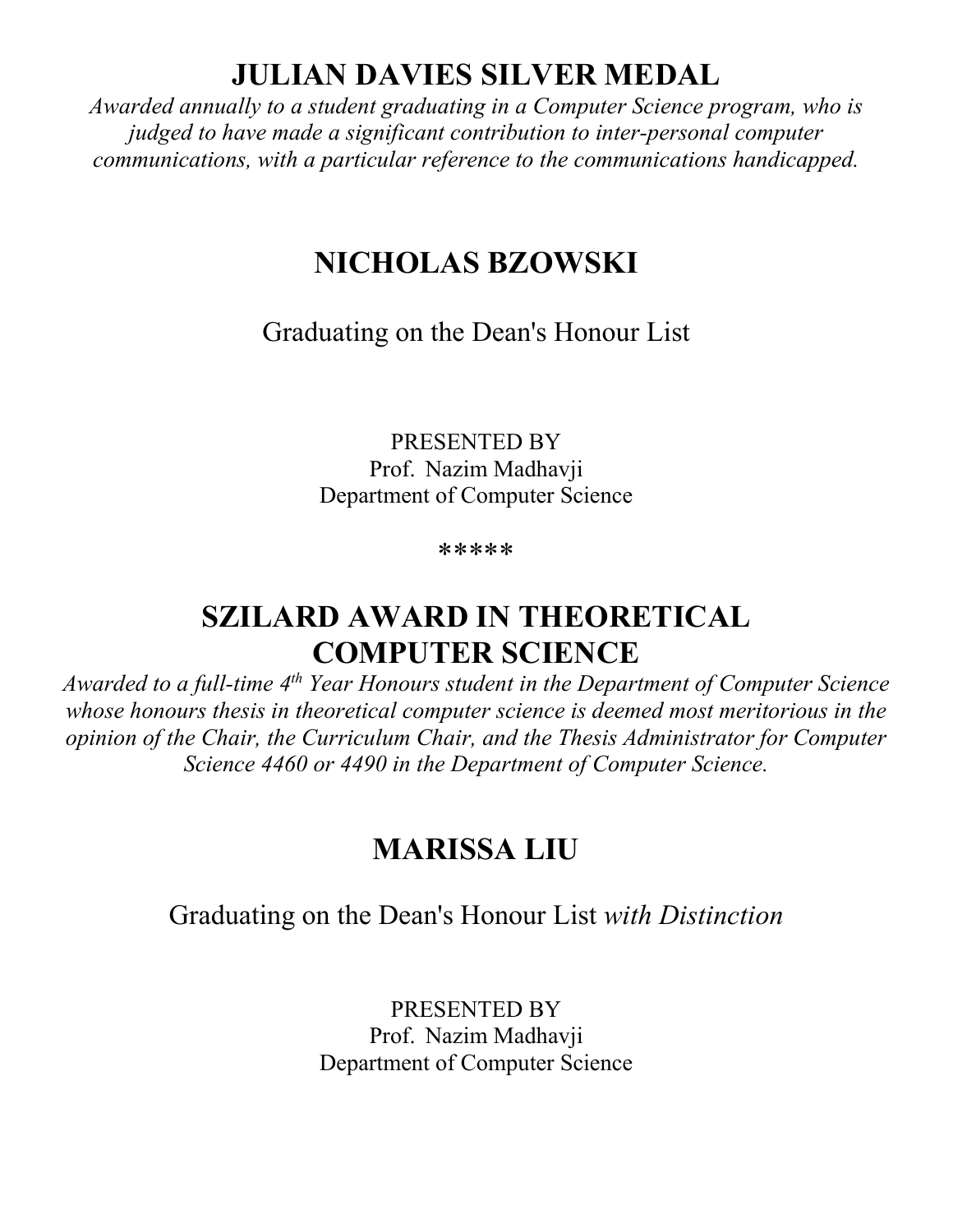## **WESTERN GOLD MEDAL HONOURS MAJOR IN COMPUTER SCIENCE**

*Awarded by the University Board of Governors for the highest standing in the Major in an Honours Double Major degree, with a minimum average of eighty percent*.

#### **NOAH WHEATLEY**

Graduating on the Dean's Honour List

PRESENTED BY Lecturer, Laura Reid Department of Computer Science

\*\*\*\*\*

# **WESTERN GOLD MEDAL HONOURS MAJOR IN MATHEMATICS**

*Awarded by the University Board of Governors for the highest standing in the Major in an Honours Double Major degree, with a minimum average of eighty percent*.

## **NOAH WHEATLEY**

Graduating on the Dean's Honour List

PRESENTED BY Prof. Krzysztof Kapulkin School of Mathematical Sciences and Statistical and Actuarial Science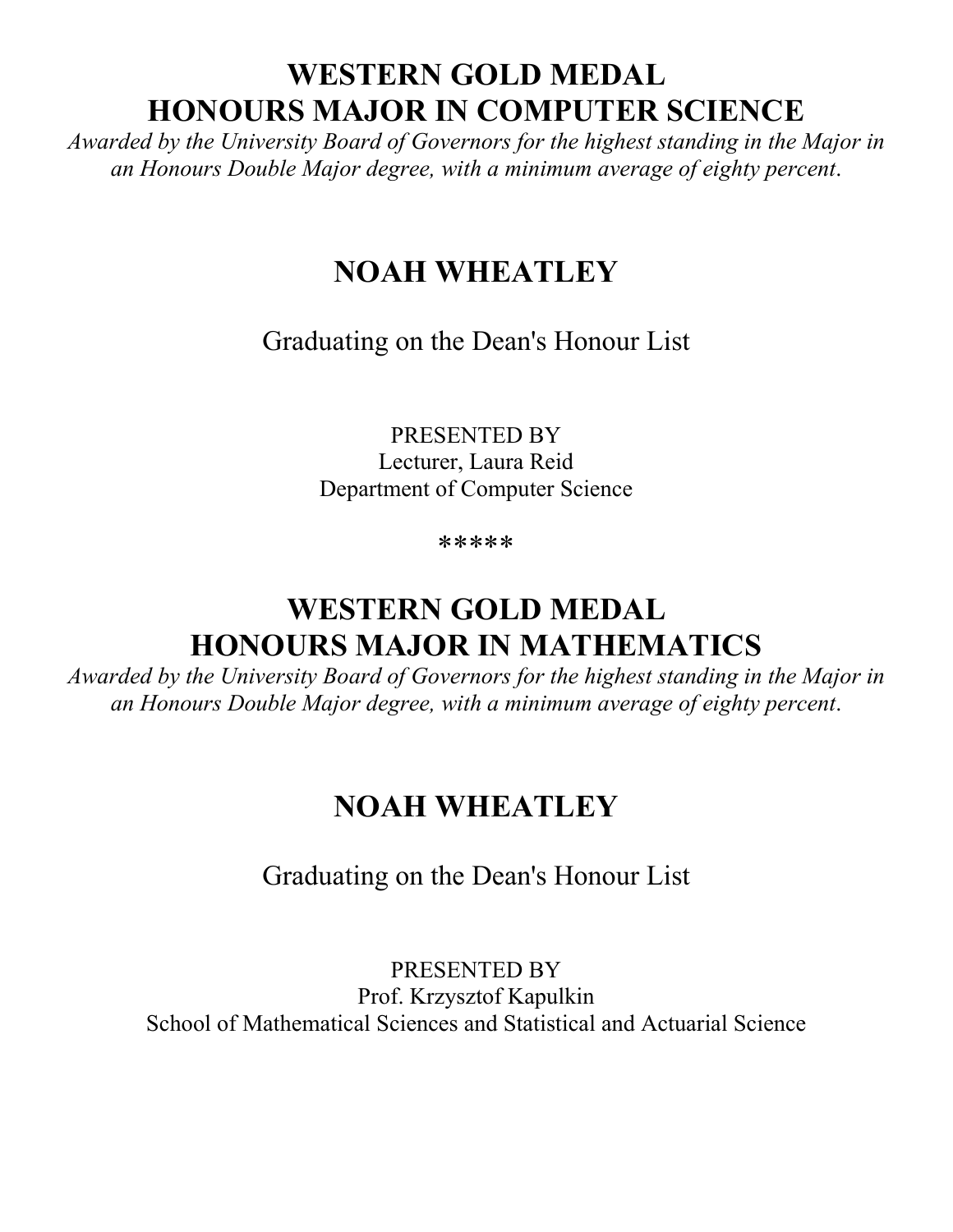# **WESTERN GOLD MEDAL HONOURS SPECIALIZATION IN ENVIRONMENTAL SCIENCE**

*Awarded by the University Board of Governors for the highest standing in the Honours Specialization, with a minimum average of eighty percent*.

## **SHANNON JAMES**

Graduating on the Dean's Honour List *with Internship*

PRESENTED BY Prof. Diana Lewis Indigenous Studies and Department of Geography

\*\*\*\*\*

# **WESTERN GOLD MEDAL HONOURS SPECIALIZATION GEOLOGY (PROFESSIONAL REGISTRATION)**

*Awarded by the University Board of Governors for the highest standing in the Honour Specialization, with a minimum average of eighty percent*.

## **CHARLIE ALEXANDER**

Graduating on the Dean's Honour List

PRESENTED BY Prof. Elizabeth Webb Department of Earth Sciences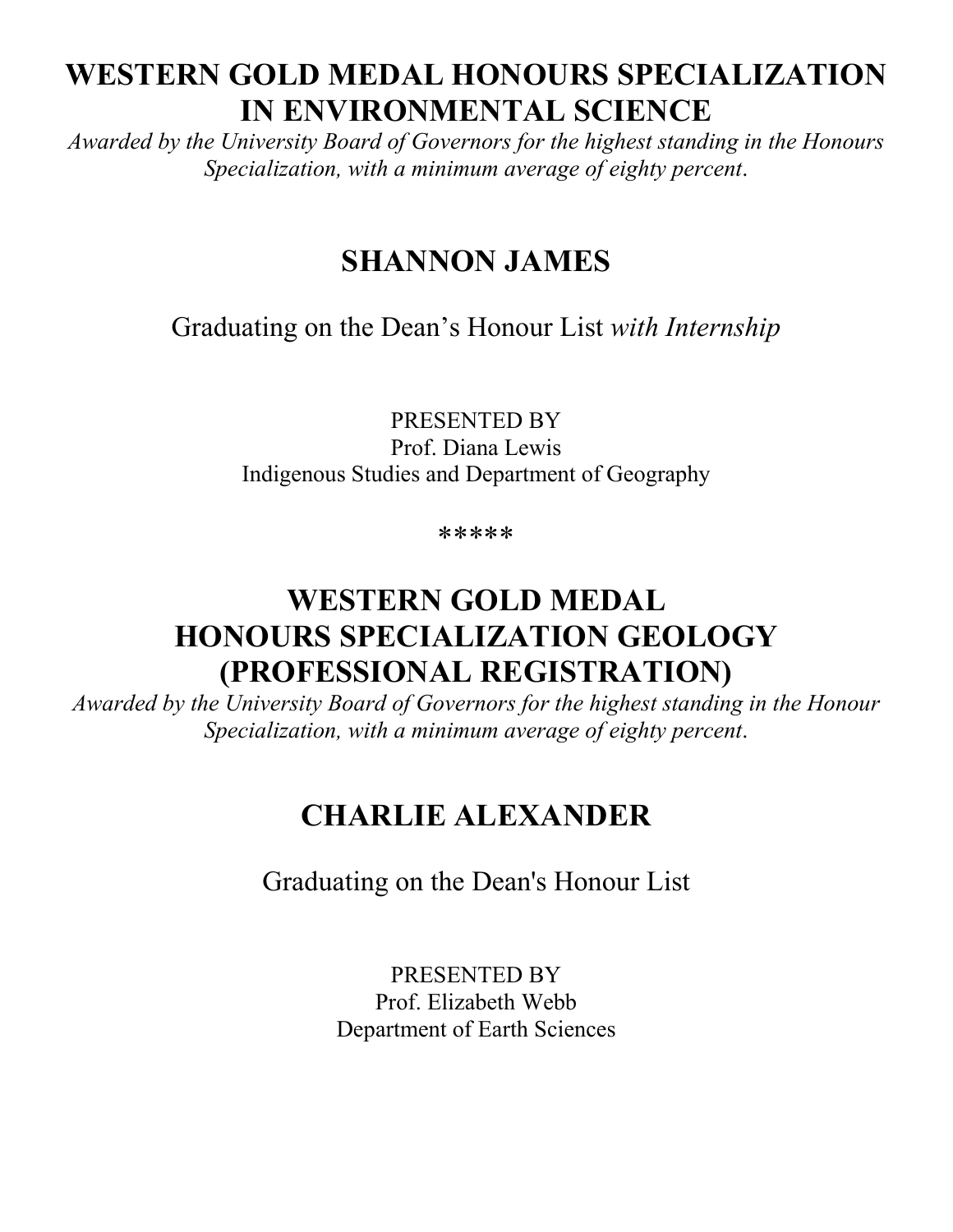#### **THE GORDON DIXON MEMORIAL PRIZE**

*Awarded to a senior student who has demonstrated interest and proficiency in Pleistocene Geology.*

### **CHARLIE ALEXANDER**

Graduating on the Dean's Honour List

PRESENTED BY Prof. Elizabeth Webb Department of Earth Sciences

\*\*\*\*\*

## **THE CARADOCIAN PRIZE IN GEOCHEMISTRY**

*Awarded to a graduating fourth-year student who has achieved the highest aggregate standing in any two of: a) Earth Science 4431 A/B (Isotope Geochemistry in Earth and Environmental Science); b) Earth Science 4440 A/B Ground Water and Transport); c) Earth Science 4444 A/B (Hazardous Mine Wastes) or equivalent courses that replace these with the progress of time. The Prize winner will have obtained a minimum aggregate standing of 80% or higher in the two courses used to determine his or her eligibility.*

#### **CHARLIE ALEXANDER**

Graduating on the Dean's Honour List

PRESENTED BY Prof. Elizabeth Webb Department of Earth Sciences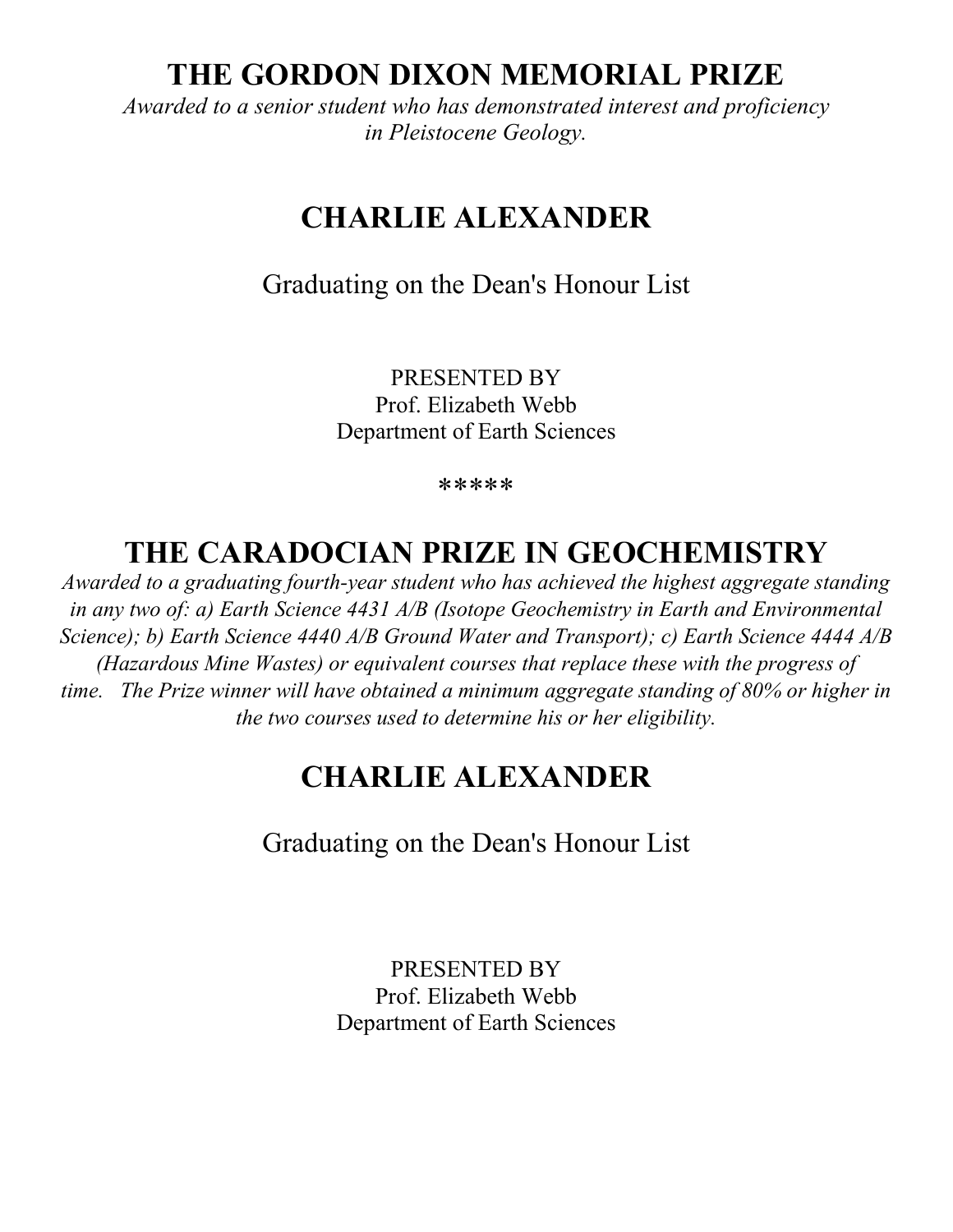#### **BRANDON J. PAPP PRIZE**

*Awarded in memory of Brandon Joseph Papp, who passed away in 2017 while enrolled in the Major in Geology module. Brandon was a dedicated student who was kind and caring. It was a priority for him to make others feel comfortable, and he spent much of his time supporting family, friends and classmates. This book prize is awarded each year to a graduating student enrolled in a geology module who showed enthusiasm and proficiency in field courses/trips, and who made a noticeable effort offering guidance to his/her classmates while in the field.*

#### **VINCENT CAPPA**

PRESENTED BY Prof. Patricia Corcoran Department of Earth Sciences

\*\*\*\*\*

#### **CHARLES A. SOUTHWORTH MEMORIAL PRIZE IN PALEONTOLOGY**

*Awarded to an undergraduate and/or graduate student at the discretion of the Department of Earth Sciences*

#### **NALESHA ALIA MOHAMMED**

Graduating on the Dean's Honour List

PRESENTED BY Prof. Elizabeth Webb Department of Earth Sciences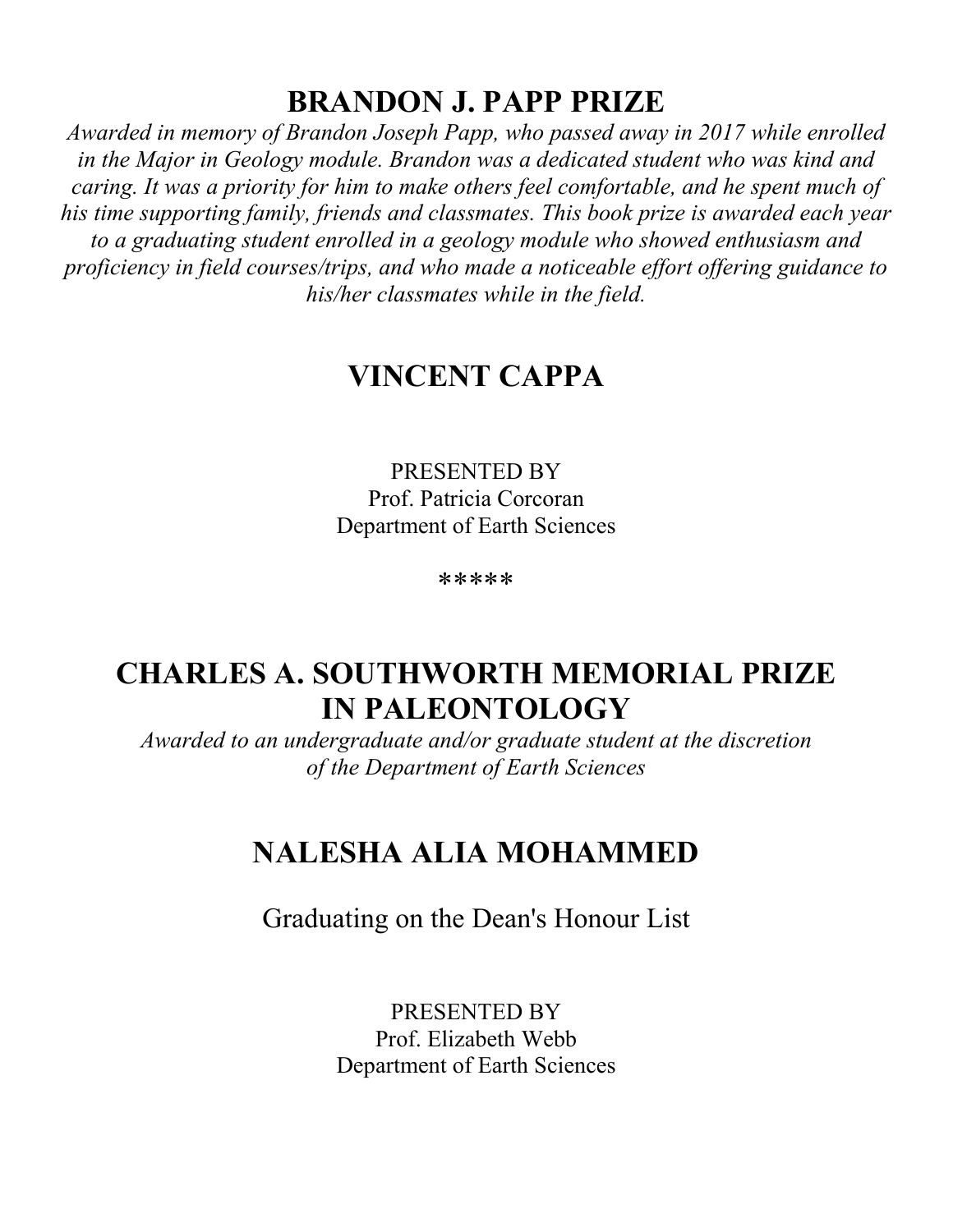## **THE JOSEPH J. AND ANNIE R. KINGSTON GOLD MEDAL HONOURS MATHEMATICS**

*Awarded annually to the top graduating student in Honours Pure Mathematics. Endowed by the late Harold Reynold Kingston, MA, PhD, FRAS Professor and Head of the Department of Mathematics 1921-1950, Dean of Arts and Science 1947-1951, and Principal of University College 1950-1952, in memory of his parents.*

#### **YEONJOON CHOI**

Graduating on the Dean's Honour List *with Distinction*

PRESENTED BY

Prof. Krzysztof Kapulkin School of Mathematical Sciences and Statistical and Actuarial Sciences

\*\*\*\*\*

#### **THE MAUDE HOLT KINGSTON GOLD MEDAL FOR HONOURS SPECIALIZATION IN ASTROPHYSICS**

*Awarded to a graduating student in the honours Astronomy program. Endowed by the late Harold Reynold Kingston, MA, PhD, FRAS, Professor and Head of the Department of Mathematics, 1921-1950, Dean of Arts and Science, 1947-1951, Principal of University College, 1950-1952 In memory of his wife*

#### **SOFIA PASQUINI**

Graduating on the Dean's Honour List *with Distinction*

PRESENTED BY Prof. Pauline Barmby Department of Physics and Astronomy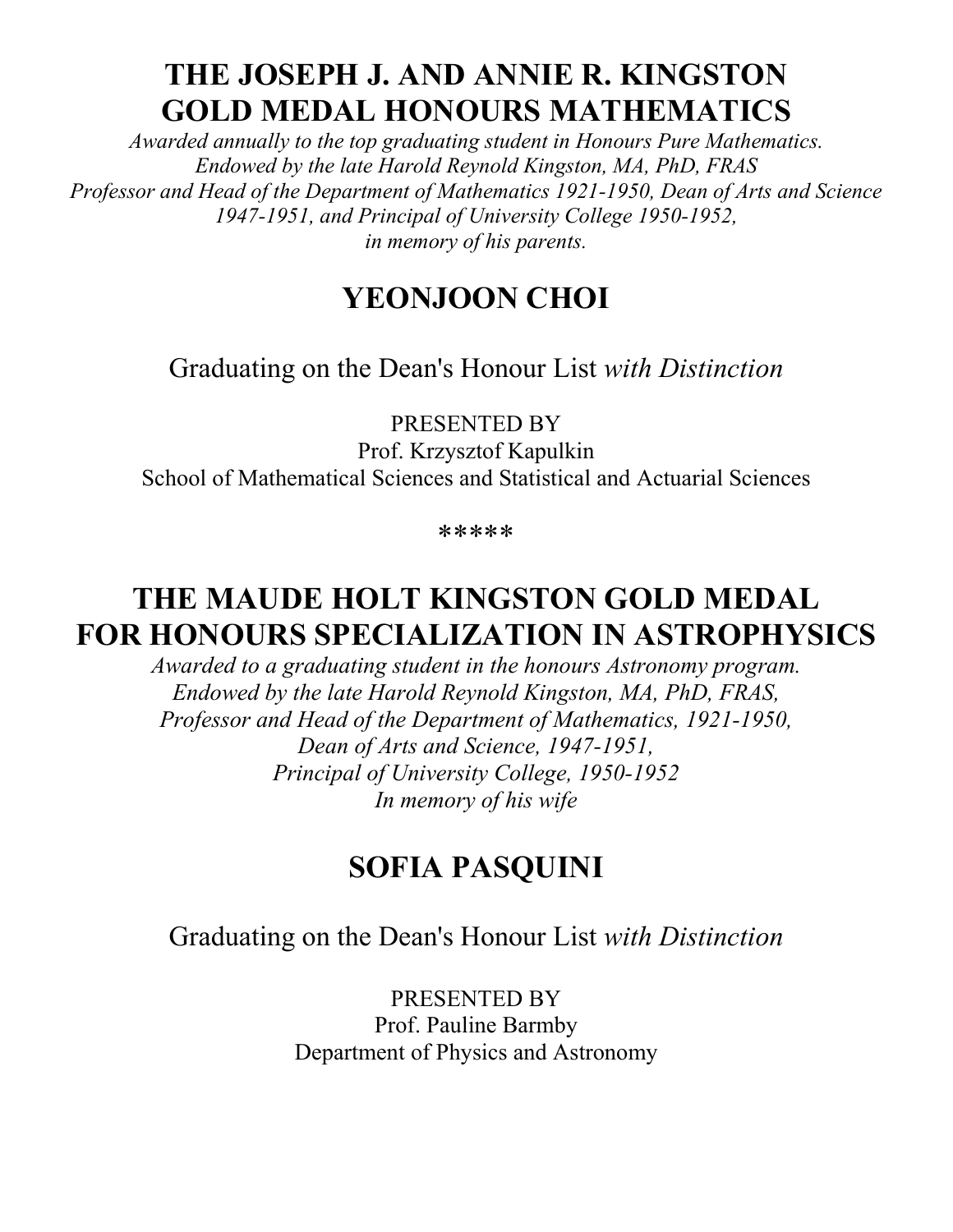# **WESTERN GOLD MEDAL HONOURS SPECIALIZATION IN ACTUARIAL SCIENCES**

*Awarded by the University Board of Governors for the highest standing in the Major in an Honours Double Major degree, with a minimum average of eighty percent*.

# **MICHAEL KREIBICH**

Graduating on the Dean's Honour List *with Distinction*

PRESENTED BY Prof. Ricardas Zitikis School of Mathematical Sciences and Statistical and Actuarial Sciences

\*\*\*\*\*

#### **WESTERN GOLD MEDAL HONOURS SPECIALIZATION IN DATA SCIENCE**

*Awarded by the University Board of Governors for the highest standing in the Honours Specialization, with a minimum average of eighty percent*.

#### **PETER AKIOYAMEN**

#### Graduating on the Dean's Honour List *with Distinction*

PRESENTED BY Prof. Ricardas Zitikis School of Mathematical Sciences and Statistical and Actuarial Sciences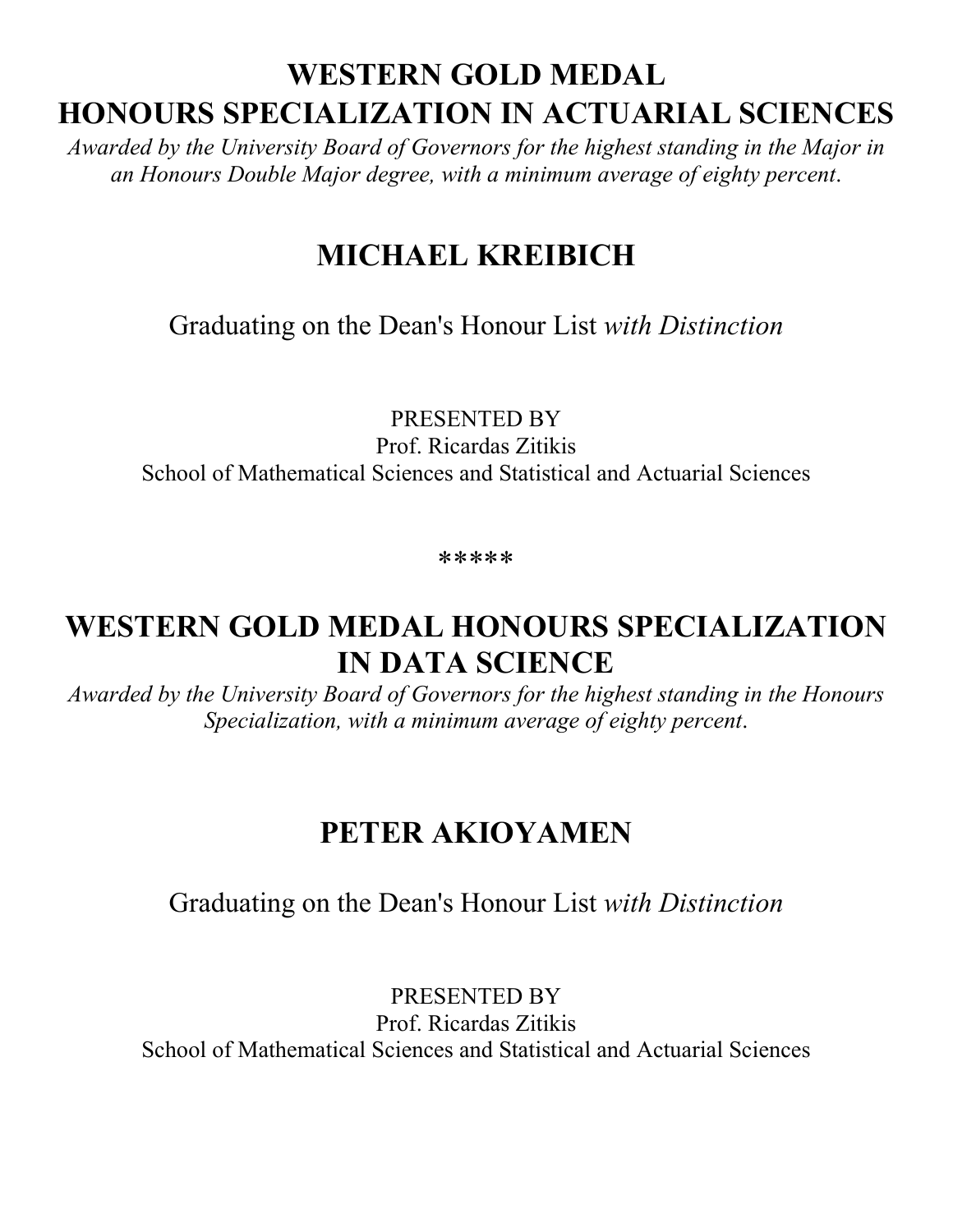## **WESTERN GOLD MEDAL HONOURS SPECIALIZATION IN FINANCIAL MODELLING**

*Awarded by the University Board of Governors for the highest standing in the Honours Specialization, with a minimum average of eighty percent*.

# **YAFENG ZHOU**

Graduating on the Dean's Honour List *with Distinction*

PRESENTED BY Prof. Ricardas Zitikis School of Mathematical Sciences and Statistical and Actuarial Sciences

\*\*\*\*\*

## **JOHN A. MEREU BOOK PRIZE**

*Awarded to the student who achieves the highest combined average in the Life Contingency courses taught by the Department of Statistical and Actuarial Sciences.*

# **YI SHI**

Graduating on the Dean's Honour List *with Distinction and Internship*

PRESENTED BY Prof. Ricardas Zitikis School of Mathematical Sciences and Statistical and Actuarial Sciences